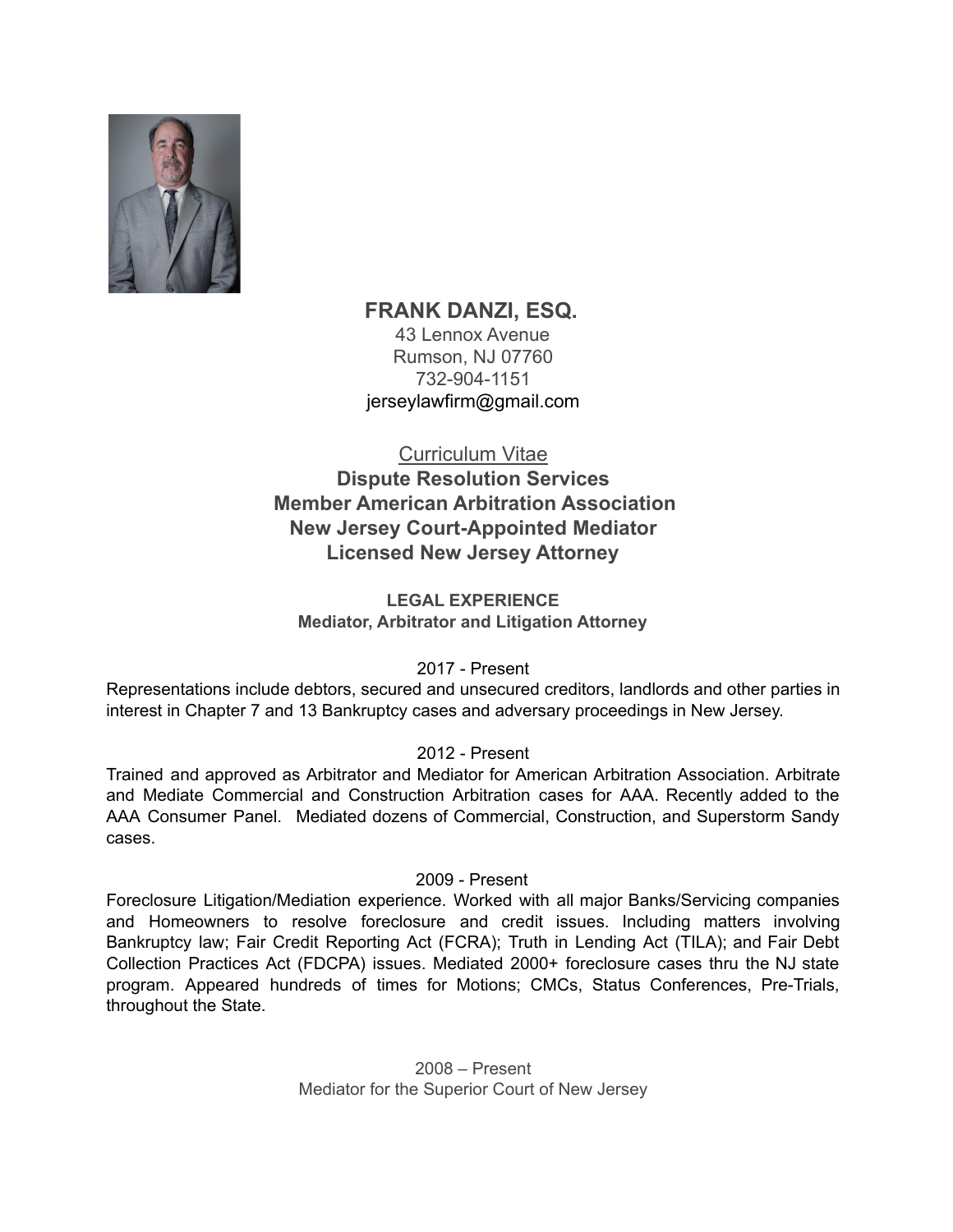Foreclosure Mediator for the Office of Dispute Settlement of the State of New Jersey

Handled over 350 mediation Civil Law Division cases involving real estate; foreclosure; construction; commercial/contracts; insurance; employment/LAD; and landlord/tenant matters. Perform all case management services including coordination of parties, attorneys, documents, and scheduling.

#### MEDIATION PHILOSOPHY and PRACTICE

Neutrality; fairness; facilitating constructive communication between the parties.

#### [ALTERNATIVE](https://www.aaamediation.org/find-mediator/mediator/2907009?page=3&filter=Mediator#collapse9) DISPUTE RESOLUTION TRAINING

Extensive annual training for over 13 years with 4+ hours of continuing legal education as required by the Superior Court of New Jersey and American Arbitration Association.

> **PANELIST** Mortgage Foreclosure Litigation Seminar 2015-2016

#### **PROFESSIONAL BUSINESS WORK HISTORY Northside Danzi GC and Star Industries**

#### 1989 - 2008

Partner in real estate development and general contracting company. Performing work for the firm including with local/county/federal government agencies, private owners and commercial interests. Worked in virtually all capacities ranging from project management to contract review/negotiations to document preparation/closeout.

Coordinated all insurance, bonding and regulatory compliance. Oversaw land use and development matters working directly with counsel, professionals and boards.

#### Project Highlights:

Development and construction of 20-unit single family home project – Edison, NJ - \$8.9 million project.

Construction of 17-unit townhome development - Morristown, NJ - \$2.6 million project.

Development and construction of a 12-unit single family home project – Colonia, NJ - \$3.9 million.

Construction of High End Custom Homes - combined value - \$9.3 million.

Start-up/development/construction of three franchise restaurants - combined value - \$1.7 million. Construction of various government projects - having worked with the following - US Navy; US Naval War College; US Coast Guard; US Fish & Wildlife; Monmouth County; Monmouth County Parks System.